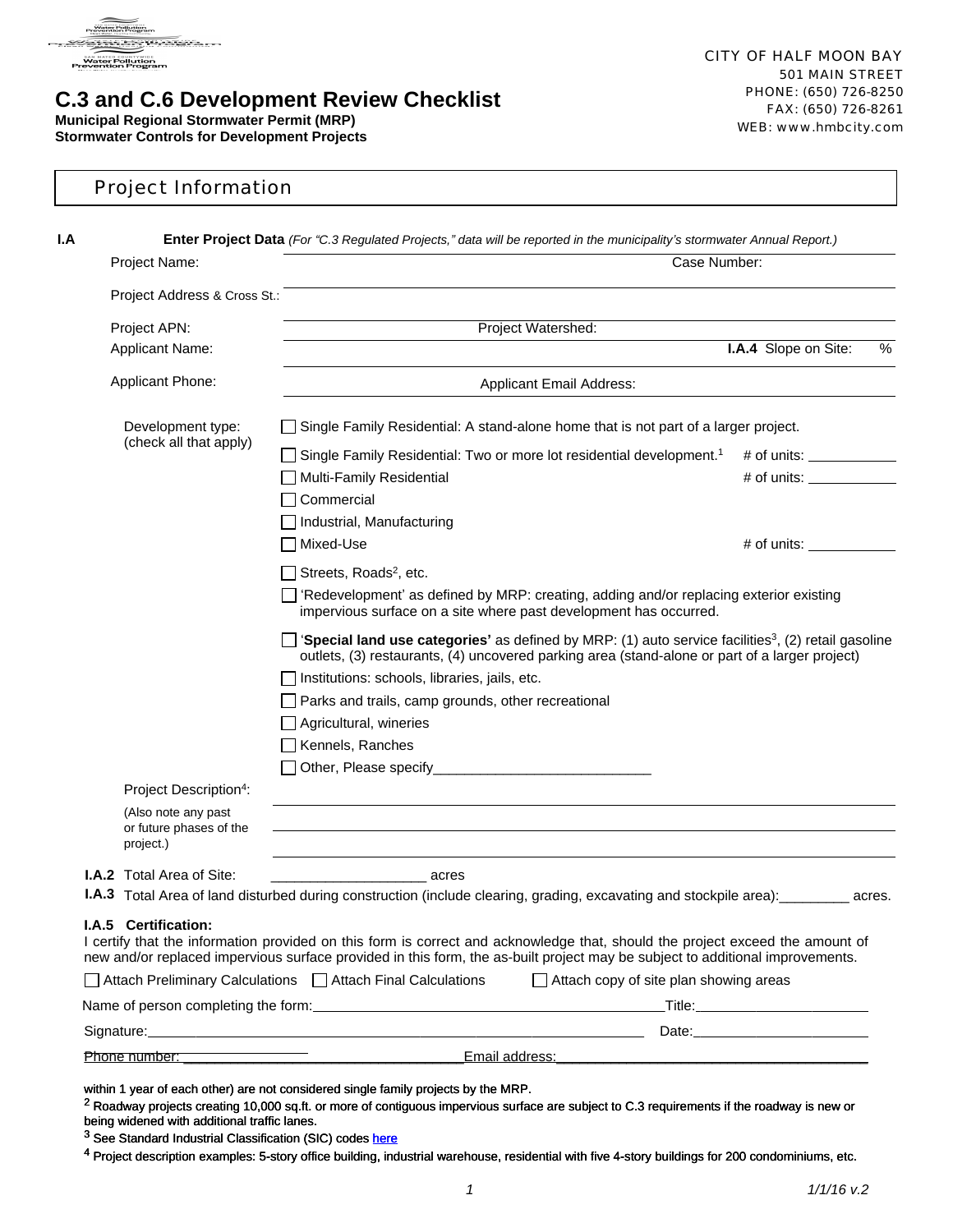#### **I.B Is the project a "C.3 Regulated Project" per MRP Provision C.3.b?**

**I.B.1 Enter the amount of impervious surface<sup>5</sup> Retained, Replaced and/or Created by the project:**

### *Table I.B.1 Impervious***<sup>5</sup>**  *and Pervious Surfaces*

|                                                                                                                       | I.B.1.a                                                    | I.B.1.b                                                                                | I.B.1.c                                                                                | I.B.1.d                                                                       | I.B.1.e                                                                   |
|-----------------------------------------------------------------------------------------------------------------------|------------------------------------------------------------|----------------------------------------------------------------------------------------|----------------------------------------------------------------------------------------|-------------------------------------------------------------------------------|---------------------------------------------------------------------------|
| Type of Impervious <sup>5</sup> Surface                                                                               | Pre-Project<br>Impervious <sup>5</sup><br>Surface (sq.ft.) | Existing<br>Impervious <sup>5</sup><br>Surface to be<br>Retained <sup>6</sup> (sq.ft.) | Existing<br>Impervious <sup>5</sup><br>Surface to be<br>Replaced <sup>6</sup> (sq.ft.) | New Impervious <sup>5</sup><br>Surface to be<br>Created <sup>6</sup> (sq.ft.) | Post-Project<br>Impervious <sup>5</sup><br>Surface (sq.ft.)<br>$(=b+c+d)$ |
| Roof area(s)                                                                                                          |                                                            |                                                                                        |                                                                                        |                                                                               |                                                                           |
| Impervious <sup>5</sup> sidewalks, patios, paths, driveways, streets                                                  |                                                            |                                                                                        |                                                                                        |                                                                               |                                                                           |
| Impervious <sup>5</sup> uncovered parking <sup>7</sup>                                                                |                                                            |                                                                                        |                                                                                        |                                                                               |                                                                           |
| Totals of Impervious Surfaces:                                                                                        |                                                            |                                                                                        |                                                                                        |                                                                               |                                                                           |
| I.B.1.f - Total Impervious <sup>5</sup> Surface Replaced and Created (sum of totals for columns I.B.1.c and I.B.1.d): |                                                            |                                                                                        |                                                                                        |                                                                               |                                                                           |
| <b>Type of Pervious Surface</b>                                                                                       | Pre-Project<br>Pervious Surface<br>(sq ft.)                |                                                                                        |                                                                                        |                                                                               | Post-project<br>Pervious Surface<br>(sqft.)                               |
| Landscaping                                                                                                           |                                                            |                                                                                        |                                                                                        |                                                                               |                                                                           |
| Pervious Paving                                                                                                       |                                                            |                                                                                        |                                                                                        | I.B.1.e.1:                                                                    |                                                                           |
| Green Roof                                                                                                            |                                                            |                                                                                        |                                                                                        |                                                                               |                                                                           |
| <b>Totals of Pervious Surfaces:</b>                                                                                   |                                                            |                                                                                        |                                                                                        |                                                                               |                                                                           |
| Total Site Area (Total Impervious <sup>5</sup> +Total Pervious= <b>I.A.2)</b>                                         |                                                            |                                                                                        |                                                                                        |                                                                               |                                                                           |

#### **I.B.2 Please review and attach additional worksheets as required below using the Total Impervious Surface (IS) Replaced and Created in cell I.B.1.f from Table I.B.1 above and other factors:**

|         | Check all that apply:                                                                                                                                                                                                                                                                                                                                                                                                                                                                                                                         | <b>Check One</b>         |               | <b>Attach</b> |
|---------|-----------------------------------------------------------------------------------------------------------------------------------------------------------------------------------------------------------------------------------------------------------------------------------------------------------------------------------------------------------------------------------------------------------------------------------------------------------------------------------------------------------------------------------------------|--------------------------|---------------|---------------|
|         |                                                                                                                                                                                                                                                                                                                                                                                                                                                                                                                                               | <b>Yes</b>               | <b>No</b>     | Worksheet     |
| I.B.2.a | Does this project involve any earthwork?<br>If YES, then Check Yes, and Complete Worksheet A.<br>If NO, then go to I.B.2.b                                                                                                                                                                                                                                                                                                                                                                                                                    |                          |               | A             |
| I.B.2.b | Is I.B.1.f greater than or equal to 2,500 sq.ft?<br>If YES, then the Project is subject to Provision C.3.i. - complete Worksheets B, C & go to I.B.2.c.<br>If NO, then Stop here - go to I.A.5 and complete Certification or ask municipal staff for Small Project Checklist.                                                                                                                                                                                                                                                                 |                          | $\mathcal{L}$ | B, C          |
| I.B.2.c | Is the total Existing IS to be Replaced (column <b>I.B.1.c</b> ) 50 percent or more of the total Pre-Project IS (column <b>I.B.1.a</b> )?<br>If YES, site design, source control and treatment requirements apply to the whole site. Continue to I.B.2.d<br>If NO, these requirements apply only to the impervious surface created and/or replaced. Continue to I.B.2.d                                                                                                                                                                       |                          |               |               |
| I.B.2.d | Is this project a Special Land Use Category (I.A.1) and is <b>I.B.1.f</b> greater than or equal to 5,000 sq.ft?<br>If YES, project is a Regulated Project. Fill out Worksheet D. Go to I.B.2.f.<br>If NO, go to I.B.2.e                                                                                                                                                                                                                                                                                                                       |                          | $\mathcal{L}$ | D             |
|         | Is I.B.1.f greater than or equal to 10,000 sq.ft?<br>I.B.2.e If YES, project is a C.3 Regulated Project - complete Worksheet D. Then continue to I.B.2.f.<br>If NO, then skip to I.B.2.g.                                                                                                                                                                                                                                                                                                                                                     |                          | $\mathcal{L}$ | D             |
| I.B.2.f | Is I.B.1.f greater than or equal to 43,560 sq.ft?<br>If YES, project may be subject to Hydromodification Management requirements - complete Worksheet E then continue to I.B.2.g.<br>If NO, then go to I.B.2.g.                                                                                                                                                                                                                                                                                                                               | $\overline{\phantom{a}}$ | $\mathcal{L}$ | E             |
| I.B.2.g | Is I.A.3 greater than or equal to 1 acre?<br>If YES, check box, obtain coverage under the CA Const. General Permit & submit Notice of Intent to municipality - go to I.B.2.h.<br>If NO, then go to I.B.2.h.<br>For more information see: www.swrcb.ca.gov/water_issues/programs/stormwater/construction.shtml                                                                                                                                                                                                                                 |                          |               |               |
| I.B.2.h | Is this a Special Project or does it have the potential to be a Special Project?<br>If YES, complete Worksheet F - then continue to I.B.2.i.<br>If NO, go to I.B.2.i.                                                                                                                                                                                                                                                                                                                                                                         |                          | $\mathcal{L}$ | F             |
| I.B.2.i | Is project a High Priority Site? (Determined by the Municipality. High Priority Sites can include those located in or within 100 feet<br>of a sensitive habitat, an Area of Special Biological Significance, a body of water, or starting 7/1/16 on sites disturbing >=5,000<br>ft <sup>2</sup> with slopes >=15% (see <b>I.A.4</b> ) (or per municipal criteria/map) and are subject to monthly inspections from Oct 1 to April 30.)<br>If YES, complete section G-2 on Worksheet G - then continue to I.B.2.j.<br>If NO, then go to I.B.2.i | $\mathcal{L}$            |               | G             |
| .B.2.   | For Municipal Staff Use Only: Are you using Alternative Certification for the project review?<br>If YES, then fill out section G-1 on Worksheet G. Fill out other sections of Worksheet G as appropriate.<br>See cell <b>I.B.1.e.1</b> above - Is the project installing 3,000 square feet or more of pervious paving?<br>If YES, then fill out section G-3 on Worksheet G. Add to Municipal Inspection Lists (C.3.h)                                                                                                                         |                          |               | G             |

<sup>5</sup> Per the MRP, pavement that meets the following definition of pervious pavement is NOT an impervious surface. Pervious pavement is defined as pavement that stores and infiltrates rainfall at a rate equal to immediately surrounding unpaved, landscaped areas, or that stores and infiltrates the rainfall runoff volume described in Provision C.3.

<sup>6</sup> "Retained" means to leave existing impervious surfaces in place, unchanged; "Replaced" means to install new impervious surface where existing impervious surface is removed anywhere on the same property; and "Created" means the amount of new impervious surface being proposed which exceeds the total existing amount of impervious surface at the property.

 $7$  Uncovered parking includes the top level of a parking structure.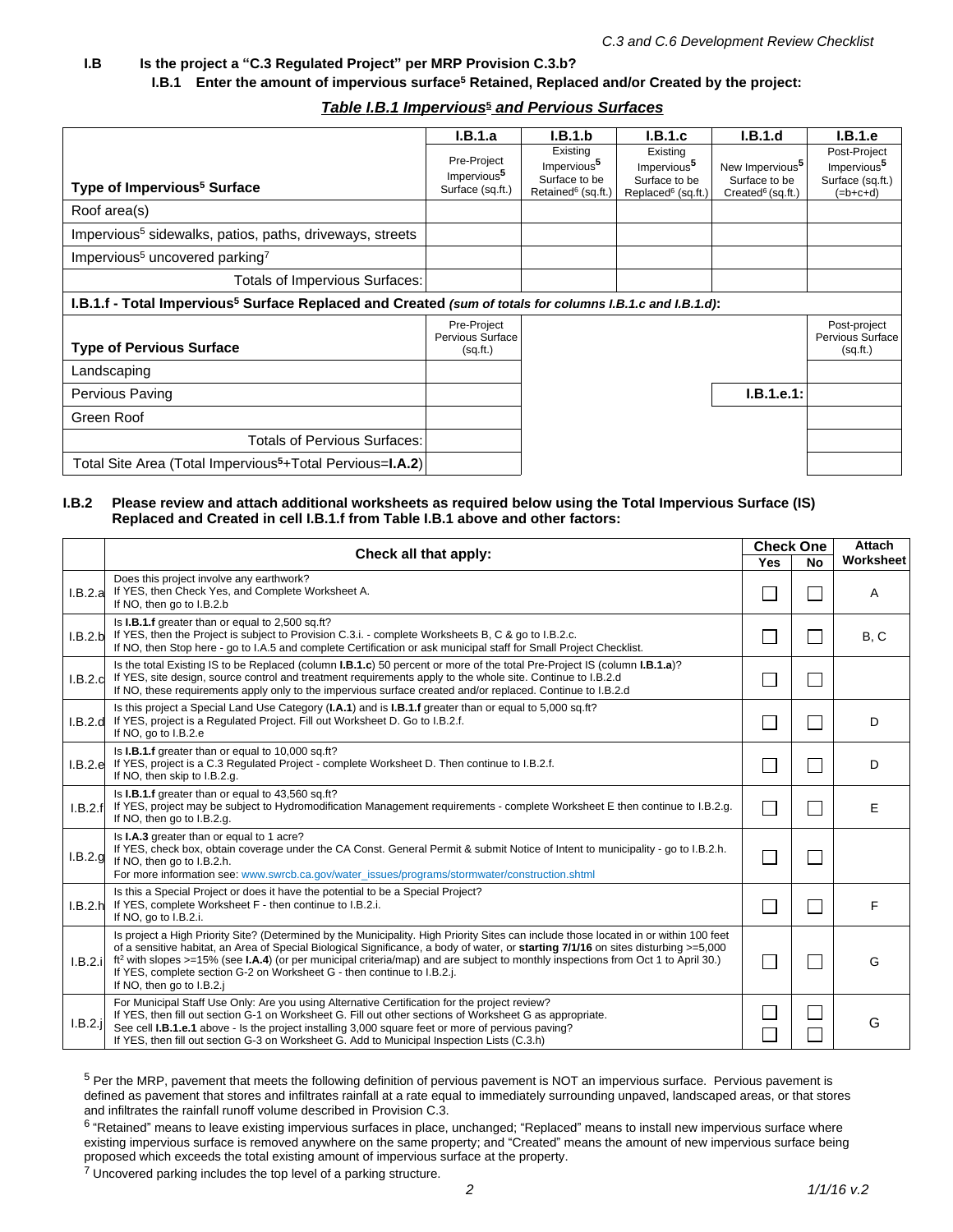# **C6 – Construction Stormwater BMPs**

#### **Identify Plan sheet showing the appropriate construction Best Management Practices (BMPs) used on this project:** *(Applies to all projects with earthwork)*

| Yes         | <b>Plan Sheet</b> | <b>Best Management Practice (BMP)</b>                                                                                                                                                                                                                                                                                                                                                                                                                                                                                   |
|-------------|-------------------|-------------------------------------------------------------------------------------------------------------------------------------------------------------------------------------------------------------------------------------------------------------------------------------------------------------------------------------------------------------------------------------------------------------------------------------------------------------------------------------------------------------------------|
| $\boxtimes$ |                   | Control and prevent the discharge of all potential pollutants, including pavement cutting<br>wastes, paints, concrete, petroleum products, chemicals, wash water or sediments, rinse<br>water from architectural copper, and non-stormwater discharges to storm drains and<br>watercourses.                                                                                                                                                                                                                             |
| $\boxtimes$ |                   | Store, handle, and dispose of construction materials/wastes properly to prevent contact with<br>stormwater.                                                                                                                                                                                                                                                                                                                                                                                                             |
| $\boxtimes$ |                   | Do not clean, fuel, or maintain vehicles on-site, except in a designated area where wash<br>water is contained and treated.                                                                                                                                                                                                                                                                                                                                                                                             |
| $\boxtimes$ |                   | Train and provide instruction to all employees/subcontractors re: construction BMPs.                                                                                                                                                                                                                                                                                                                                                                                                                                    |
| $\Box$      |                   | Protect all storm drain inlets in vicinity of site using sediment controls such as berms, fiber<br>rolls, or filters.                                                                                                                                                                                                                                                                                                                                                                                                   |
|             |                   | Limit construction access routes and stabilize designated access points.                                                                                                                                                                                                                                                                                                                                                                                                                                                |
|             |                   | Attach the San Mateo Countywide Water Pollution Prevention Program's construction BMP<br>plan sheet to project plans and require contractor to implement the applicable BMPs on the<br>plan sheet.                                                                                                                                                                                                                                                                                                                      |
| $\Box$      |                   | Use temporary erosion controls to stabilize all denuded areas until permanent erosion<br>controls are established.                                                                                                                                                                                                                                                                                                                                                                                                      |
|             |                   | Delineate with field markers clearing limits, easements, setbacks, sensitive or critical areas,<br>buffer zones, trees, and drainage courses.                                                                                                                                                                                                                                                                                                                                                                           |
|             |                   | Provide notes, specifications, or attachments describing the following:<br>• Construction, operation and maintenance of erosion and sediment controls, include<br>inspection frequency;<br>• Methods and schedule for grading, excavation, filling, clearing of vegetation, and storage<br>and disposal of excavated or cleared material;<br>• Specifications for vegetative cover & mulch, include methods and schedules for planting<br>and fertilization;<br>• Provisions for temporary and/or permanent irrigation. |
|             |                   | Perform clearing and earth moving activities only during dry weather.                                                                                                                                                                                                                                                                                                                                                                                                                                                   |
|             |                   | Use sediment controls or filtration to remove sediment when dewatering and obtain all<br>necessary permits.                                                                                                                                                                                                                                                                                                                                                                                                             |
|             |                   | Trap sediment on-site, using BMPs such as sediment basins or traps, earthen dikes or berms,<br>silt fences, check dams, soil blankets or mats, covers for soil stock piles, etc.                                                                                                                                                                                                                                                                                                                                        |
|             |                   | Divert on-site runoff around exposed areas; divert off-site runoff around the site (e.g., swales<br>and dikes).                                                                                                                                                                                                                                                                                                                                                                                                         |
|             |                   | Protect adjacent properties and undisturbed areas from construction impacts using vegetative<br>buffer strips, sediment barriers or filters, dikes, mulching, or other measures as appropriate.                                                                                                                                                                                                                                                                                                                         |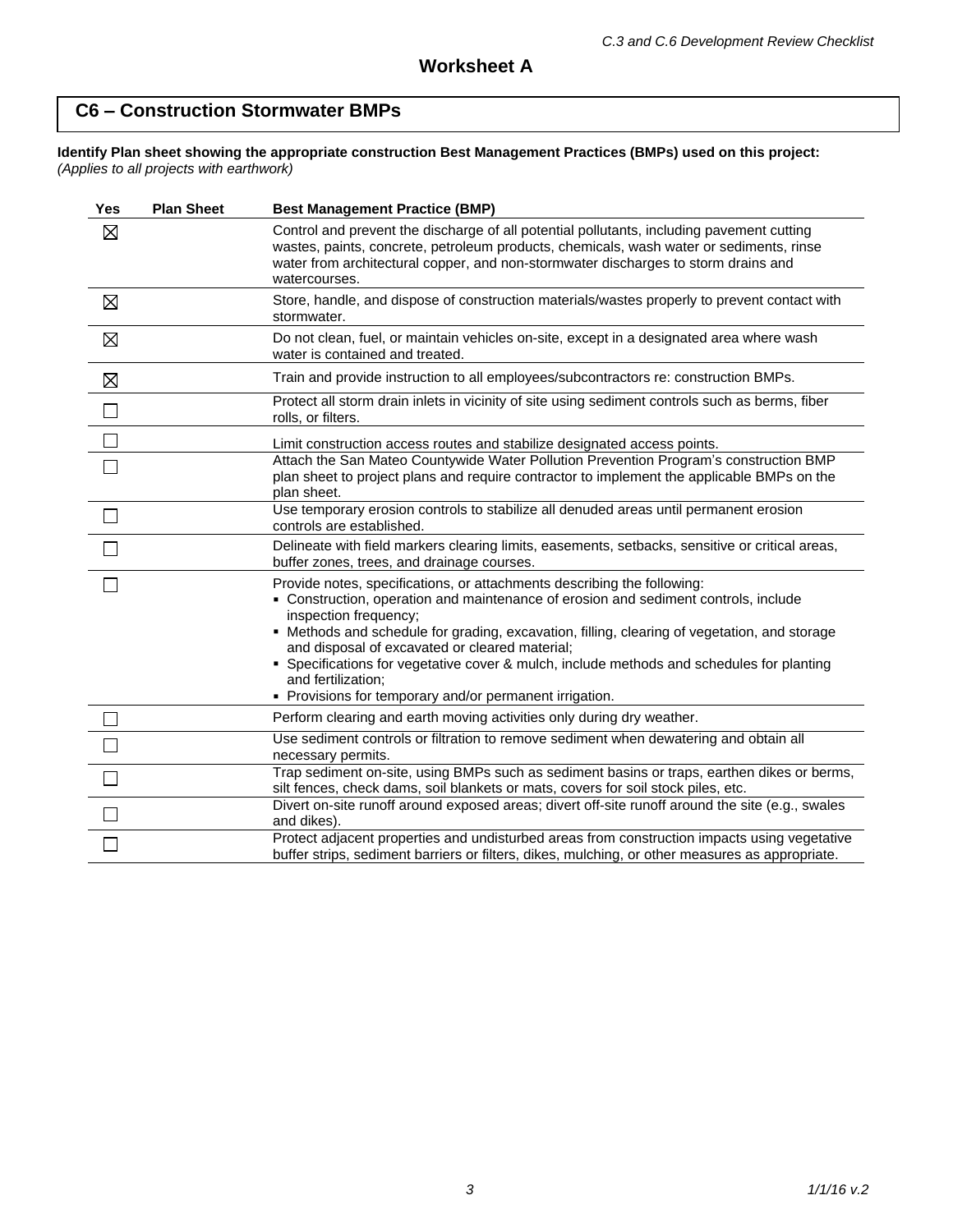# **C3 - Source Controls**

**Select appropriate source controls and identify the detail/plan sheet where these elements are shown.** 

| Yes            | Detail/Plan<br>Sheet No. | <b>Features that require</b><br>source control measures | <b>Source Control Measures</b><br>(Refer to Local Source Control List for detailed requirements)                                                                                                                                                                                                                                                                                                                         |
|----------------|--------------------------|---------------------------------------------------------|--------------------------------------------------------------------------------------------------------------------------------------------------------------------------------------------------------------------------------------------------------------------------------------------------------------------------------------------------------------------------------------------------------------------------|
|                |                          | Storm Drain                                             | Mark on-site inlets with the words "No Dumping! Flows to Bay" or equivalent.                                                                                                                                                                                                                                                                                                                                             |
|                |                          | <b>Floor Drains</b>                                     | Plumb interior floor drains to sanitary sewer <sup>8</sup> [or prohibit].                                                                                                                                                                                                                                                                                                                                                |
|                |                          | Parking garage                                          | Plumb interior parking garage floor drains to sanitary sewer. <sup>8</sup>                                                                                                                                                                                                                                                                                                                                               |
|                |                          | Landscaping                                             | - Retain existing vegetation as practicable.<br>Select diverse species appropriate to the site. Include plants that are pest-<br>and/or disease-resistant, drought-tolerant, and/or attract beneficial insects.<br>Minimize use of pesticides and quick-release fertilizers.<br>Use efficient irrigation system; design to minimize runoff.                                                                              |
|                |                          | Pool/Spa/Fountain                                       | Provide connection to the sanitary sewer to facilitate draining. <sup>8</sup>                                                                                                                                                                                                                                                                                                                                            |
|                |                          | Food Service Equipment<br>(non-residential)             | Provide sink or other area for equipment cleaning, which is:<br>• Connected to a grease interceptor prior to sanitary sewer discharge. <sup>8</sup><br>Large enough for the largest mat or piece of equipment to be cleaned.<br>• Indoors or in an outdoor roofed area designed to prevent stormwater run-on<br>and run-off, and signed to require equipment washing in this area.                                       |
|                |                          | <b>Refuse Areas</b>                                     | • Provide a roofed and enclosed area for dumpsters, recycling containers, etc.,<br>designed to prevent stormwater run-on and runoff.<br>• Connect any drains in or beneath dumpsters, compactors, and tallow bin<br>areas serving food service facilities to the sanitary sewer. <sup>8</sup>                                                                                                                            |
| $\blacksquare$ |                          | Outdoor Process Activities 9                            | Perform process activities either indoors or in roofed outdoor area, designed to<br>prevent stormwater run-on and runoff, and to drain to the sanitary sewer. <sup>8</sup>                                                                                                                                                                                                                                               |
|                |                          | Outdoor Equipment/<br><b>Materials Storage</b>          | Cover the area or design to avoid pollutant contact with stormwater runoff.<br>Locate area only on paved and contained areas.<br>Roof storage areas that will contain non-hazardous liquids, drain to sanitary<br>sewer <sup>8</sup> , and contain by berms or similar.                                                                                                                                                  |
|                |                          | Vehicle/ Equipment<br>Cleaning                          | Roofed, pave and berm wash area to prevent stormwater run-on and runoff,<br>plumb to the sanitary sewer <sup>8</sup> , and sign as a designated wash area.<br>Commercial car wash facilities shall discharge to the sanitary sewer. <sup>8</sup><br>$\blacksquare$                                                                                                                                                       |
|                |                          | Vehicle/ Equipment Repair<br>and Maintenance            | Designate repair/maintenance area indoors, or an outdoors area designed to<br>٠<br>prevent stormwater run-on and runoff and provide secondary containment.<br>Do not install drains in the secondary containment areas.<br>No floor drains unless pretreated prior to discharge to the sanitary sewer. <sup>8</sup><br>٠<br>Connect containers or sinks used for parts cleaning to the sanitary sewer. <sup>8</sup><br>٠ |
|                |                          | <b>Fuel Dispensing Areas</b>                            | Fueling areas shall have impermeable surface that is a) minimally graded to<br>٠<br>prevent ponding and b) separated from the rest of the site by a grade break.<br>Canopy shall extend at least 10 ft. in each direction from each pump and<br>٠<br>drain away from fueling area.                                                                                                                                       |
|                |                          | <b>Loading Docks</b>                                    | Cover and/or grade to minimize run-on to and runoff from the loading area.<br>٠<br>Position downspouts to direct stormwater away from the loading area.<br>٠<br>Drain water from loading dock areas to the sanitary sewer. <sup>8</sup><br>Install door skirts between the trailers and the building.<br>٠                                                                                                               |
|                |                          | <b>Fire Sprinklers</b>                                  | Design for discharge of fire sprinkler test water to landscape or sanitary sewer. <sup>8</sup>                                                                                                                                                                                                                                                                                                                           |
|                |                          | Miscellaneous Drain or<br>Wash Water                    | • Drain condensate of air conditioning units to landscaping. Large air<br>conditioning units may connect to the sanitary sewer. <sup>8</sup><br>. Roof drains from equipment drain to landscaped area where practicable.<br>Drain boiler drain lines, roof top equipment, all wash water to sanitary sewer. <sup>8</sup>                                                                                                 |
|                |                          | Architectural Copper Rinse<br>Water                     | • Drain rinse water to landscaping, discharge to sanitary sewer <sup>8</sup> , or collect and<br>dispose properly offsite. See flyer "Requirements for Architectural Copper."                                                                                                                                                                                                                                            |

# **Worksheet C**

 $^9$  Businesses that may have outdoor process activities/equipment include machine shops, auto repair, industries with pretreatment facilities.

*4 1/1/16 v.2* **Low Impact Development – Site Design Measures**

 $8$  Any connection to the sanitary sewer system is subject to sanitary district approval.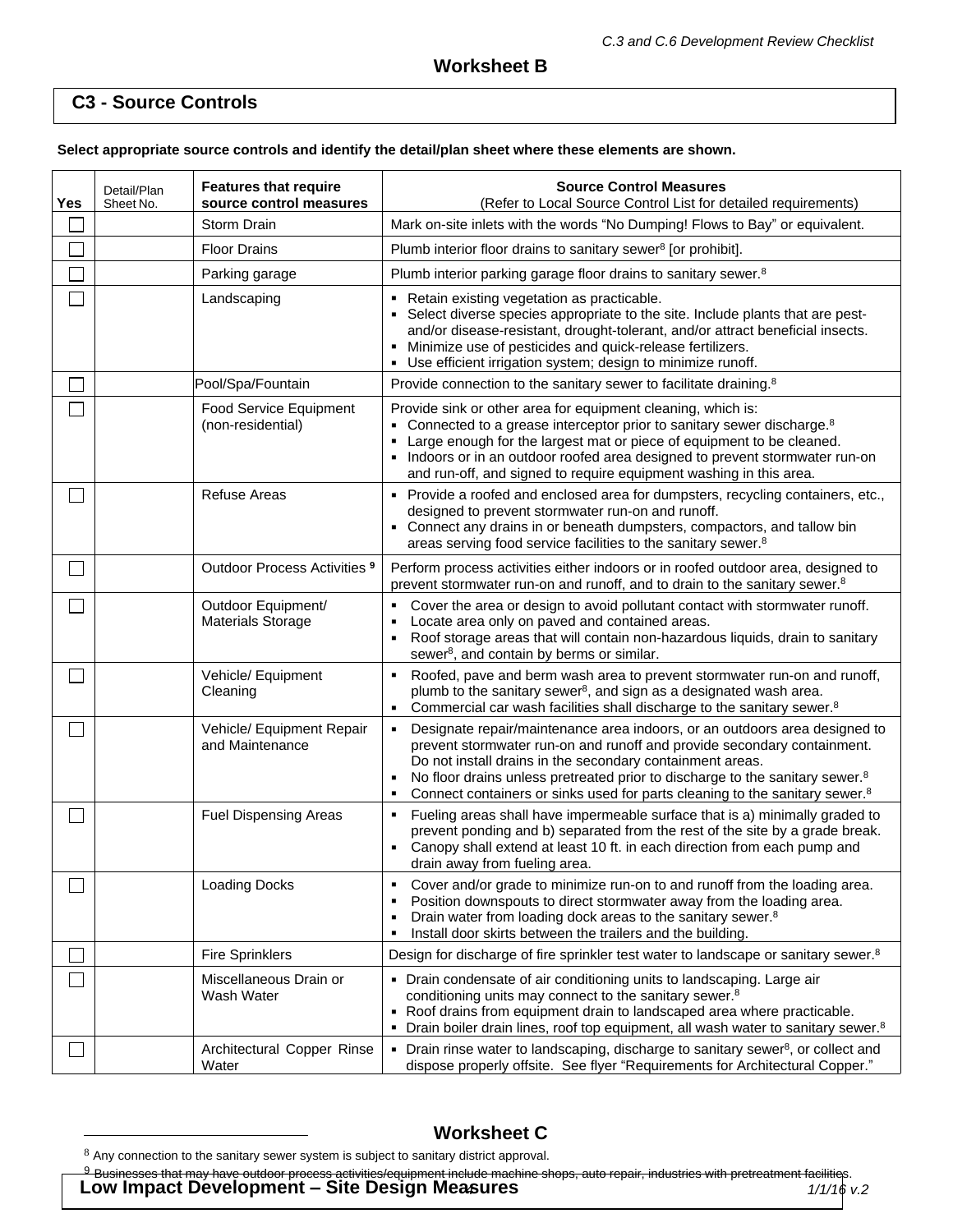Select Appropriate Site Design Measures (Required for C.3 Requlated Projects; all other projects are encouraged to implement site design measures, which may be required at municipality discretion.) Projects that create and/or replace 2,500 -10,000 sq.ft. of impervious surface, and stand-alone single family homes that create/replace 2,500 sq.ft. or more of impervious surface, must include one of Site Design Measures a through f (Provision C.3.i requirements).<sup>10</sup> Larger projects must also *include applicable Site Design Measures g through i. Consult with municipal staff about requirements for your project.*

| Yes | <b>Plan Sheet Number</b> |                                                                                                                                                                                                                                                                                         |
|-----|--------------------------|-----------------------------------------------------------------------------------------------------------------------------------------------------------------------------------------------------------------------------------------------------------------------------------------|
|     |                          | a. Direct roof runoff into cisterns or rain barrels and use rainwater for irrigation or<br>other non-potable use.                                                                                                                                                                       |
|     |                          | b. Direct roof runoff onto vegetated areas.                                                                                                                                                                                                                                             |
|     |                          | c. Direct runoff from sidewalks, walkways, and/or patios onto vegetated areas.                                                                                                                                                                                                          |
|     |                          | d. Direct runoff from driveways and/or uncovered parking lots onto vegetated areas.                                                                                                                                                                                                     |
|     |                          | e. Construct sidewalks, walkways, and/or patios with pervious or permeable<br>surfaces. Use the specifications in the C3 Technical Guidance (Version 4.1)<br>downloadable at www.flowstobay.org/newdevelopment.                                                                         |
|     |                          | f. Construct bike lanes, driveways, and/or uncovered parking lots with pervious<br>surfaces. Use the specifications in the C3 Technical Guidance (Version 4.1)<br>downloadable at www.flowstobay.org/newdevelopment.                                                                    |
|     |                          | g. Limit disturbance of natural water bodies and drainage systems; minimize<br>compaction of highly permeable soils; protect slopes and channels; and minimize<br>impacts from stormwater and urban runoff on the biological integrity of natural<br>drainage systems and water bodies. |
|     |                          | h. Conserve natural areas, including existing trees, other vegetation and soils.                                                                                                                                                                                                        |
|     |                          | Minimize impervious surfaces.<br>Τ.                                                                                                                                                                                                                                                     |

#### **Select appropriate site design measures and Identify the Plan Sheet where these elements are shown.**

#### **Regulated Projects can also consider the following site design measures to reduce treatment system sizing:**

| Yes | <b>Plan Sheet Number</b> |                                                                           |
|-----|--------------------------|---------------------------------------------------------------------------|
|     |                          | Self-treating area (see Section 4.2 of the C.3 Technical Guidance)        |
|     |                          | k. Self-retaining area (see Section 4.3 of the C.3 Technical Guidance)    |
|     |                          | Plant or preserve interceptor trees (Section 4.1, C.3 Technical Guidance) |

*<sup>5</sup> 1/1/16 v.2* <sup>10</sup> See MRP Provision C.3.a.i.(6) for non-C.3 Regulated Projects, C.3.c.i.(2)(a) for Regulated Projects, C.3.i for projects that create/replace 2,500 to 10,000 sq.ft. of impervious surface and stand-alone single family homes that create/replace 2,500 sq.ft. or more of impervious surface.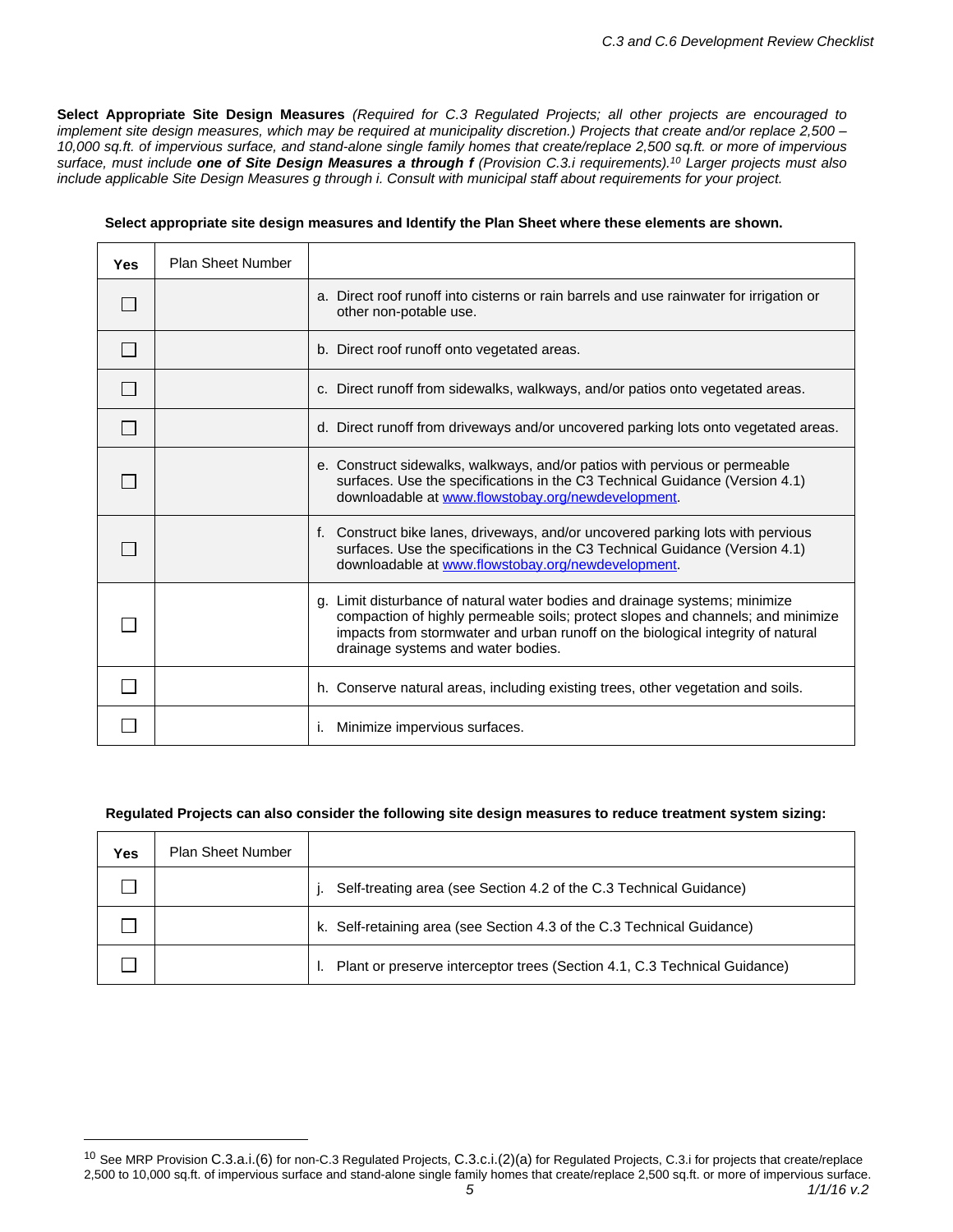## **C3 Regulated Project - Stormwater Treatment Measures**

*Check all applicable boxes and indicate the treatment measure(s) included in the project.*

| Yes                       |                                                                                                                                                                                                                                                                                                                                                                       |                                                                                                     |                                                                                                                 |  |
|---------------------------|-----------------------------------------------------------------------------------------------------------------------------------------------------------------------------------------------------------------------------------------------------------------------------------------------------------------------------------------------------------------------|-----------------------------------------------------------------------------------------------------|-----------------------------------------------------------------------------------------------------------------|--|
| <b>Attach Worksheet F</b> | Is the project a Special Project? <sup>11</sup><br>If yes, consult with municipal staff about the need to evaluate the feasibility and infeasibility of 100% LID<br>treatment. Indicate the type of non-LID treatment to be used, the hydraulic sizing method <sup>12</sup> , and<br>percentage of the amount of runoff specified in Provision C.3.d that is treated: |                                                                                                     |                                                                                                                 |  |
| and Calculations          | <b>Non-LID Treatment Measures:</b>                                                                                                                                                                                                                                                                                                                                    | Hydraulic sizing method <sup>12</sup>                                                               | % of C.3.d amount<br>of runoff treated                                                                          |  |
|                           | Media filter<br>Tree well filter                                                                                                                                                                                                                                                                                                                                      | $\Box$ 2.b $\Box$ 2.c<br>¯2.a<br>72.a   72.b   72.c                                                 | %<br>%                                                                                                          |  |
|                           | Is the project using infiltration systems?<br>encouraged and may be beneficial depending on the project.<br>Indicate the infiltration measures to be used, and hydraulic sizing method:                                                                                                                                                                               |                                                                                                     | The MRP no longer requires the use or analysis of the feasibility of infiltration, but infiltration systems are |  |
|                           | <b>Infiltration Measures:</b><br>Bioinfiltration <sup>13</sup><br>Infiltration trench<br>Other (specify):                                                                                                                                                                                                                                                             | Hydraulic sizing method <sup>12</sup><br>$\lceil 1.a \rceil 1.b \rceil 2.c \rceil 3$<br>_1.a   _1.b |                                                                                                                 |  |
|                           | Is the project harvesting and using rainwater?<br>harvesting and use is encouraged and may be beneficial depending on the project."                                                                                                                                                                                                                                   |                                                                                                     | The MRP no longer requires the use or analysis of the feasibility of rainwater harvesting, but it rainwater     |  |
|                           | <b>Rainwater Harvesting/Use Measures:</b><br>Rainwater Harvesting for indoor non-potable water use<br>Rainwater Harvesting for landscape irrigation use                                                                                                                                                                                                               |                                                                                                     | Hydraulic sizing method <sup>12</sup><br>∏1.a ∏1.b                                                              |  |
|                           | Is the project installing biotreatment measures?<br>Indicate the biotreatment measures to be used, and the hydraulic sizing method:                                                                                                                                                                                                                                   |                                                                                                     |                                                                                                                 |  |
|                           | <b>Biotreatment Measures:</b>                                                                                                                                                                                                                                                                                                                                         |                                                                                                     | Hydraulic sizing method <sup>12</sup>                                                                           |  |
|                           | <b>Bioretention area</b>                                                                                                                                                                                                                                                                                                                                              |                                                                                                     | $2.c$   3                                                                                                       |  |
|                           | Flow-through planter                                                                                                                                                                                                                                                                                                                                                  |                                                                                                     | ∃2.c ∐3                                                                                                         |  |
|                           | Other (specify): _____                                                                                                                                                                                                                                                                                                                                                |                                                                                                     |                                                                                                                 |  |

A copy of the long term Operations and Maintenance (O&M) Agreement and Plan for this project will be required. Please contact the NPDES Representative of the applicable municipality for an agreement template and consult the C.3 Technical Guidance at [www.flowstobay.org](http://www.flowstobay.org) for maintenance plan templates for specific facility types.

<sup>12</sup> Indicate which of the following Provision C.3.d.i hydraulic sizing methods were used. Volume based approaches: 1(a) Urban Runoff Quality Management approach, or 1(b) 80% capture approach (recommended volume-based approach). Flow-based approaches: 2(a) 10% of 50-year peak flow approach, 2(b) 2 times the 85<sup>th</sup> percentile rainfall intensity approach, or 2(c) 0.2-Inch-per-hour intensity approach (recommended flow-based approach – also known as the 4% rule). Combination flow and volume-based approach: 3.

<sup>11</sup> Special Projects are smart growth, high density, or transit-oriented developments with the criteria defined in Provision C.3.e.ii.(2), (3) or (4) (see Worksheet F).

<sup>&</sup>lt;sup>13</sup> See Section 6.1 of the C.3 Technical Guidance for conditions in which bioretention areas provide bioinfiltration.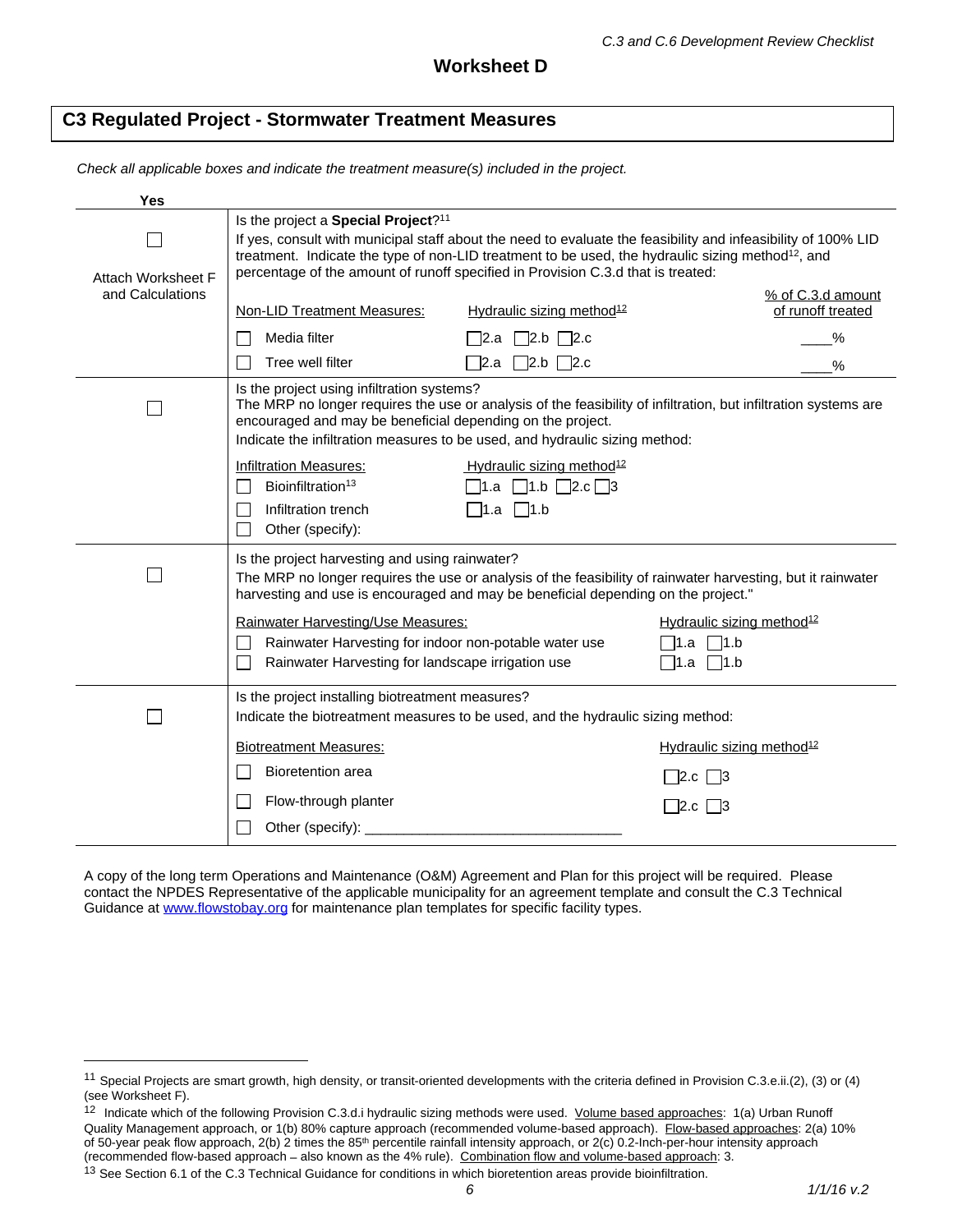# **Worksheet E Hydromodification Management**

#### **E-1 Is the project a Hydromodification Management<sup>14</sup> (HM) Project?**

- E-1.1 Is the total impervious area increased over the pre-project condition?
	- Yes. Continue to E-1.2  $\Box$
	- $\Box$ No. The project is NOT required to incorporate HM Measures. Go to Item E-1.4 and check "No."
- E-1.2 Is the site located in an HM Control Area per the HM Control Areas map (Appendix H of the C.3 Technical Guidance)?
	- $\Box$ Yes. Continue to E-1.3
	- $\Box$ No. Attach map, indicating project location. The project is NOT required to incorporate HM Measures. Skip to Item E-1.4 and check "No."
- E-1.3 Has an engineer or qualified environmental professional determined that runoff from the project flows only through a hardened channel or enclosed pipe along its entire length before emptying into a waterway in the exempt area?
	- П Yes. Attach map of facility. Go to Item E-1.4 and check "Yes."
	- $\Box$ No. Attach map, indicating project location. The project is NOT required to incorporate HM Measures. Skip to Item E-1.4 and check "No."
- E-1.4 Is the project a Hydromodification Management Project?
	- Yes. The project is subject to HM requirements in Provision C.3.g of the Municipal Regional Stormwater Permit. П
	- $\Box$ No. The project is EXEMPT from HM requirements.
	- $\triangleright$  If the project is subject to the HM requirements, incorporate in the project flow duration control measures designed such that post-project discharge rates and durations match pre-project discharge rates and durations.
	- $\triangleright$  The Bay Area Hydrology Model (BAHM) has been developed to help size flow duration controls. See [www.bayareahydrologymodel.org.](http://www.bayareahydrologymodel.org/) Guidance is provided in Chapter 7 of the C.3 Technical Guidance.

#### **E-2 Incorporate HM Controls (if required)**

Are the applicable items provided with the Plans?

| Yes. | No. | ΝA |                                                                                                                                                                                                                                                   |
|------|-----|----|---------------------------------------------------------------------------------------------------------------------------------------------------------------------------------------------------------------------------------------------------|
|      |     |    | Site plans with pre- and post-project impervious surface areas, surface flow directions of<br>entire site, locations of flow duration controls and site design measures per HM site<br>design requirement                                         |
|      |     |    | Soils report or other site-specific document showing soil type(s) on site                                                                                                                                                                         |
|      |     |    | If project uses the Bay Area Hydrology Model (BAHM), a list of model inputs and outputs.                                                                                                                                                          |
|      |     |    | If project uses custom modeling, a summary of the modeling calculations with<br>corresponding graph showing curve matching (existing, post-project, and post-project<br>with HM controls curves), goodness of fit, and (allowable) low flow rate. |
|      |     |    | If project uses the Impracticability Provision, a listing of all applicable costs and a brief<br>description of the alternative HM project (name, location, date of start up, and entity<br>responsible for maintenance).                         |
|      |     |    | If the project uses alternatives to the default BAHM approach or settings, a written<br>description and rationale.                                                                                                                                |

<sup>&</sup>lt;sup>14</sup> Hydromodification is the change in a site's runoff hydrograph, including increases in flows and durations that results when land is developed (made more impervious). The effects of hydromodification include, but are not limited to, increased bed and bank erosion of receiving streams, loss of habitat, increased sediment transport and/or deposition, and increased flooding. Hydromodification control measures are designed to reduce these effects.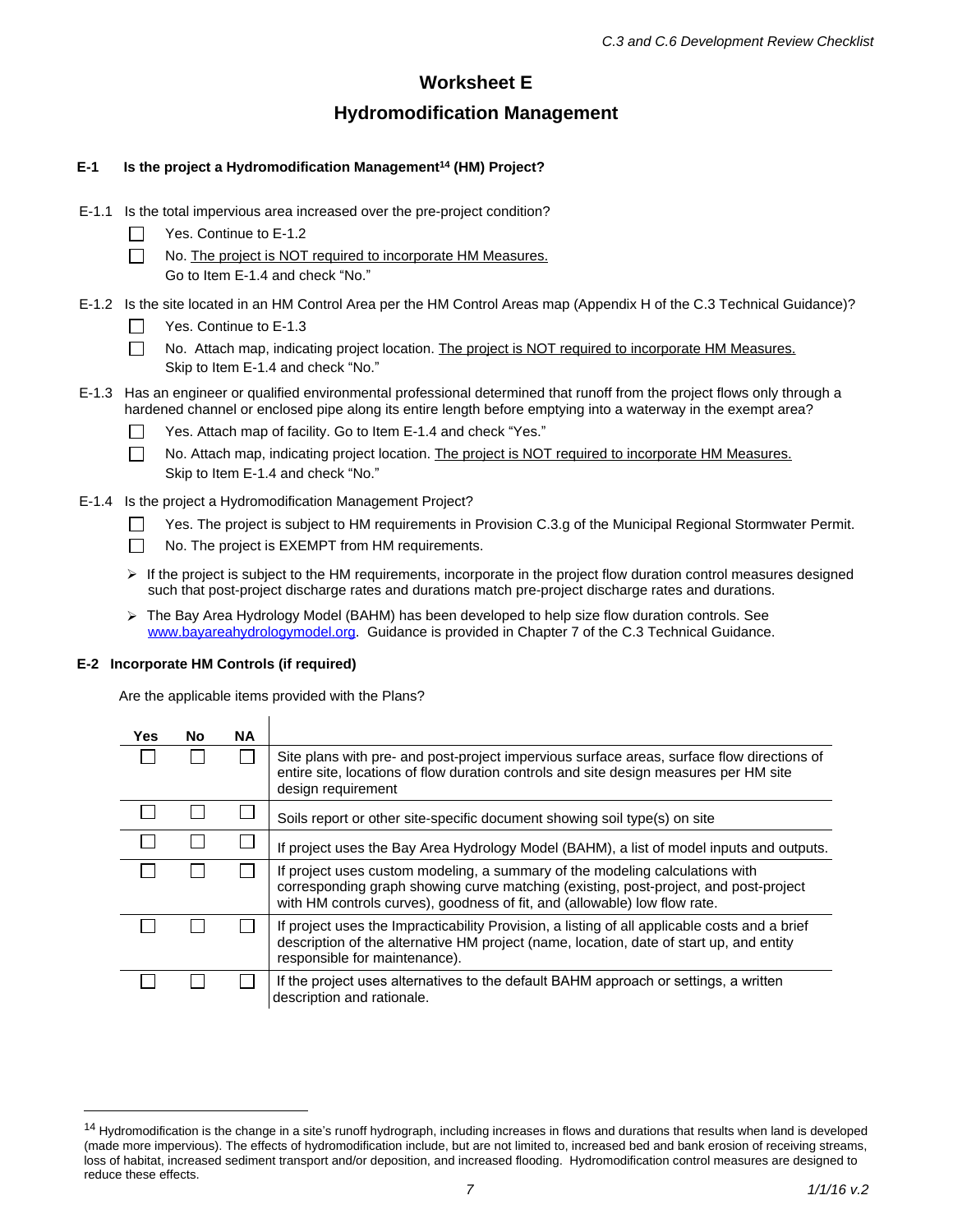# **Worksheet F Special Projects**

Complete this worksheet for projects that appear to meet the definition of "Special Project", per Provision C.3.e.ii of the Municipal Regional Stormwater Permit (MRP). The form assists in determining whether a project meets Special Project criteria, and the percentage of low impact development (LID) treatment reduction credit. Special Projects that implement less than 100% LID treatment must provide a narrative discussion of the feasibility or infeasibility of 100% LID treatment. See Appendix J of the C.3 *Technical Guidance Handbook (download at [www.flowstobay.org\)](http://www.flowstobay.org) for more information.*

#### **F.1 "Special Project" Determination** *(Check the boxes to determine if the project meets any of the following categories.)*

Special Project Category "A"

Does the project have ALL of the following characteristics?

- $\Box$  Located in a municipality's designated central business district, downtown core area or downtown core zoning district, neighborhood business district or comparable pedestrian-oriented commercial district, or historic preservation site and/or district<sup>15</sup>:
- $\Box$  Creates and/or replaces 0.5 acres or less of impervious surface;
- $\Box$  Includes no surface parking, except for incidental parking for emergency vehicle access, ADA access, and passenger or freight loading zones;
- $\Box$  Has at least 85% coverage of the entire site by permanent structures. The remaining 15% portion of the site may be used for safety access, parking structure entrances, trash and recycling service, utility access, pedestrian connections, public uses, landscaping and stormwater treatment.

| $\Box$ No (continue)<br>$\Box$ Yes – Complete Section F.2 below |
|-----------------------------------------------------------------|
|-----------------------------------------------------------------|

#### Special Project Category "B"

Does the project have ALL of the following characteristics?

- $\Box$  Located in a municipality's designated central business district, downtown core area or downtown core zoning district, neighborhood business district or comparable pedestrian-oriented commercial district, or historic preservation site and/or district<sup>20</sup>;
- $\Box$  Creates and/or replaces more than 0.5 acres of impervious area and less than 2.0 acres;
- Includes no surface parking, except for incidental parking for emergency access, ADA access, and passenger or freight loading zones;
- $\Box$  Has at least 85% coverage of the entire site by permanent structures. The remaining 15% portion of the site may be used for safety access, parking structure entrances, trash and recycling service, utility access, pedestrian connections, public uses, landscaping and stormwater treatment;
- $\Box$  Minimum density of either 50 dwelling units per acre (for residential projects) or a Floor Area Ratio (FAR) of 2:1 (for commercial projects) - mixed use projects may use either criterion. **Note Change on 7/1/16<sup>16</sup>**

 $\Box$  No (continue)  $\Box$  Yes – Complete Section F-2 below

#### Special Project Category "C"

Does the project have ALL of the following characteristics?

- $\Box$  At least 50% of the project area is within 1/2 mile of an existing or planned transit hub<sup>17</sup> or 100% within a planned Priority Development Area<sup>18</sup>;
- $\Box$  The project is characterized as a non-auto-related use<sup>19</sup>; and
- $\Box$  Minimum density of either 25 dwelling units per acre (for residential projects) or a Floor Area Ratio (FAR) of 2:1 (for commercial projects) - mixed use projects may use either criterion. **Note Change on 7/1/16<sup>16</sup>**

No (continue) Yes – Complete Section F-2 below

<sup>&</sup>lt;sup>15</sup> And built as part of a municipality's stated objective to preserve/enhance a pedestrian-oriented type of urban design.

<sup>16</sup> **Effective 7/1/16**, the MRP establishes definitions for "Gross Density"(GD) & FAR. GD is defined as, "the total number of residential units divided by the acreage of the entire site area, including land occupied by public right-of-ways, recreational, civic, commercial and other nonresidential uses." FAR is defined as," the Ratio of the total floor area on all floors of all buildings at a project site (except structures, floors, or floor areas dedicated to parking) to the total project site area.

<sup>&</sup>lt;sup>17</sup> "Transit hub" is defined as a rail, light rail, or commuter rail station, ferry terminal, or bus transfer station served by three or more bus routes. (A bus stop with no supporting services does not qualify.)

<sup>18</sup> A "planned Priority Development Area" is an infill development area formally designated by the Association of Bay Area Government's / Metropolitan Transportation Commission's FOCUS regional planning program.

<sup>&</sup>lt;sup>19</sup> Category C specifically excludes stand-alone surface parking lots; car dealerships; auto and truck rental facilities with onsite surface storage; fastfood restaurants, banks or pharmacies with drive-through lanes; gas stations; car washes; auto repair and service facilities; or other auto-related project unrelated to the concept of transit oriented development.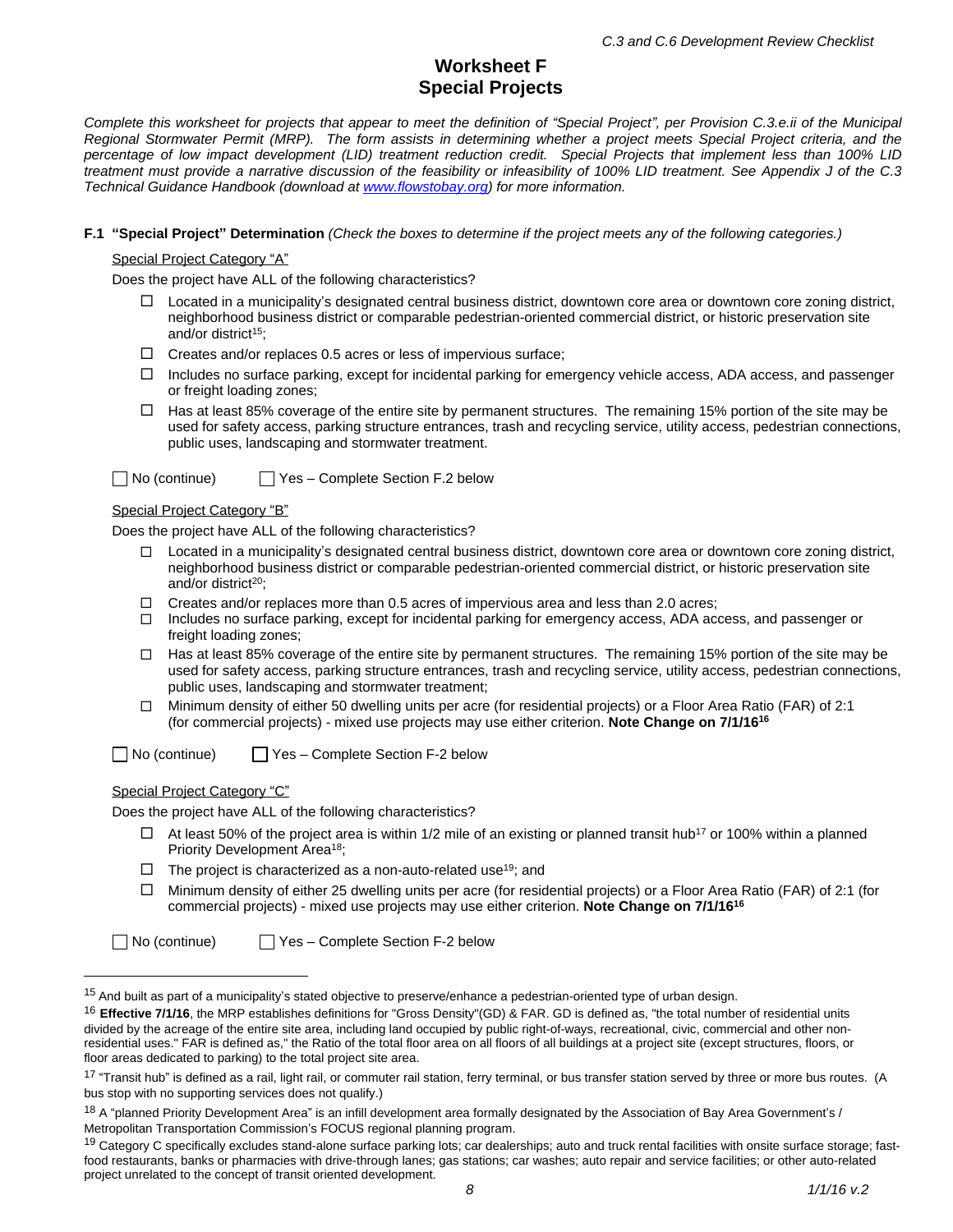### **F.2 LID Treatment Reduction Credit Calculation**

| Category | <b>Impervious Area</b><br><b>Created/Replaced</b><br>(sq. ft.) | <b>Site</b><br>Coverage<br>$(\%)$ | Project<br>Density <sup>16</sup><br>or FAR <sup>16</sup> | Density/Criteria                                  | <b>Allowable</b><br><b>Credit</b><br>$(\%)$ | <b>Applied</b><br><b>Credit</b><br>$(\%)$ |
|----------|----------------------------------------------------------------|-----------------------------------|----------------------------------------------------------|---------------------------------------------------|---------------------------------------------|-------------------------------------------|
| A        |                                                                |                                   | N.A.                                                     | N.A.                                              | 100%                                        |                                           |
|          |                                                                |                                   |                                                          |                                                   |                                             |                                           |
| B        |                                                                |                                   |                                                          | Res ≥ 50 DU/ac or FAR ≥ 2:1                       | 50%                                         |                                           |
|          |                                                                |                                   |                                                          | Res ≥ 75 DU/ac or FAR ≥ 3:1                       | 75%                                         |                                           |
|          |                                                                |                                   |                                                          | Res ≥ 100 DU/ac or FAR $≥$ 4:1                    | 100%                                        |                                           |
|          |                                                                |                                   |                                                          |                                                   |                                             |                                           |
| C        |                                                                |                                   |                                                          | Location credit (select one) <sup>20</sup> :      |                                             |                                           |
|          |                                                                |                                   |                                                          | Within 1/4 mile of transit hub                    | 50%                                         |                                           |
|          |                                                                |                                   |                                                          | Within 1/2 mile of transit hub                    | 25%                                         |                                           |
|          |                                                                |                                   |                                                          | Within a planned PDA                              | 25%                                         |                                           |
|          |                                                                |                                   |                                                          | Density credit (select one):                      |                                             |                                           |
|          |                                                                |                                   |                                                          | $Res \ge 30$ DU/ac or FAR $\ge 2:1$               | 10%                                         |                                           |
|          |                                                                |                                   |                                                          | $Res \ge 60$ DU/ac or FAR $\ge 4:1$               | 20%                                         |                                           |
|          |                                                                |                                   |                                                          | Res ≥ 100 DU/ac or FAR $≥$ 6:1                    | 30%                                         |                                           |
|          |                                                                |                                   |                                                          | Parking credit (select one):                      |                                             |                                           |
|          |                                                                |                                   |                                                          | $\leq$ 10% at-grade surface parking <sup>21</sup> | 10%                                         |                                           |
|          |                                                                |                                   |                                                          | No surface parking                                | 20%                                         |                                           |
|          |                                                                |                                   |                                                          |                                                   | <b>TOTAL TOD CREDIT =</b>                   |                                           |

*(If more than one category applies, choose only one of the applicable categories and fill out the table for that category.)*

#### **F.3 Narrative Discussion of the Feasibility/Infeasibility of 100% LID Treatment:**

If project will implement less than 100% LID, prepare a discussion of the feasibility or infeasibility of 100% LID treatment, as described in Appendix K of the C.3 Technical Guidance.

#### **F.4 Select Certified Non-LID Treatment Measures:**

If the project will include non-LID treatment measures, select a treatment measure certified for "Basic" General Use Level Designation (GULD) by the Washington State Department of Ecology's Technical Assessment Protocol – Ecology (TAPE). Guidance is provided in Appendix K of the C.3 Technical Guidance (download at [www.flowstobay.org\)](http://www.flowstobay.org).<sup>22</sup>

 $21$  The at-grade surface parking must be treated with LID treatment measures.

<sup>&</sup>lt;sup>20</sup> To qualify for the location credit, at least 50% of the project's site must be located within the  $\frac{1}{4}$  mile or  $\frac{1}{2}$  mile radius of an existing or planned transit hub, as defined on page 1, footnote 2. A planned transit hub is a station on the MTC's Regional Transit Expansion Program list, per MTC's Resolution 3434 (revised April 2006), which is a regional priority funding plan for future transit stations in the San Francisco Bay Area. To qualify for the PDA location credit, 100% of the project site must be located within a PDA, as defined on page 1, footnote 3.

<sup>&</sup>lt;sup>22</sup> TAPE certification is used in order to satisfy Special Project's reporting requirements in the MRP.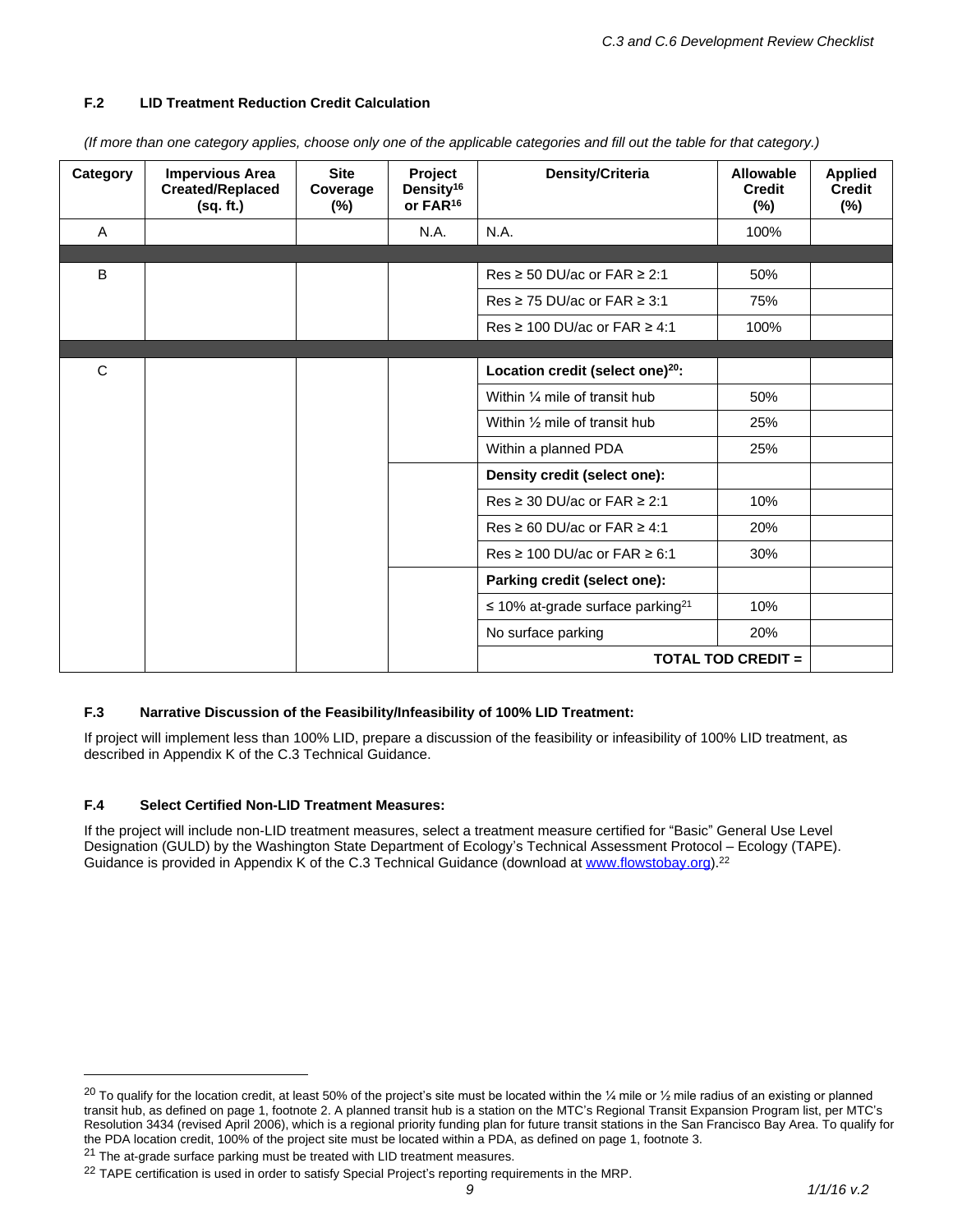## **Worksheet G (For municipal staff use only)**

| $G-1$ | Alternative Certification: Were the treatment and/or HM control sizing and design reviewed by a qualified third-party<br>professional that is not a member of the project team or agency staff?                                                                                                                                                                                                                                                                                                                                                                                                                                                                                                                                              |           |                                                                                            |  |  |  |  |  |
|-------|----------------------------------------------------------------------------------------------------------------------------------------------------------------------------------------------------------------------------------------------------------------------------------------------------------------------------------------------------------------------------------------------------------------------------------------------------------------------------------------------------------------------------------------------------------------------------------------------------------------------------------------------------------------------------------------------------------------------------------------------|-----------|--------------------------------------------------------------------------------------------|--|--|--|--|--|
|       | $\Box$ Yes                                                                                                                                                                                                                                                                                                                                                                                                                                                                                                                                                                                                                                                                                                                                   | $\Box$ No | Name of Reviewer                                                                           |  |  |  |  |  |
| $G-2$ | <b>High Priority Site:</b> High Priority Sites can include those located in or within 100 feet of a sensitive habitat, an Area of<br>Special Biological Significance (ASBS), a body of water, or starting 7/1/16 on "hillside projects" disturbing >=5,000 sq.ft.<br>of land and with steep slopes (of >=15% - see cell <b>I.A.4</b> - or as identified by municipal criteria or map). These sites are<br>subject to monthly inspections from Oct 1 to April 30. See MRP Provision C.6.e.ii.(2).                                                                                                                                                                                                                                             |           |                                                                                            |  |  |  |  |  |
|       | Yes                                                                                                                                                                                                                                                                                                                                                                                                                                                                                                                                                                                                                                                                                                                                          | $\Box$ No | If yes, then add site to Staff's Monthly Rainy Season Construction Site Inspection List    |  |  |  |  |  |
| $G-3$ | Inspections of Sites with Pervious Paving: Starting 7/1/16, Regulated projects that are installing 3,000 sq.ft. or more<br>of pervious paving (see cell <b>I.B.1.e.1</b> ) (excluding private-use patios in single family homes, townhomes, or condominiums)<br>must have the paving system inspected by the jurisdiction upon completion of the installation and the site must be added<br>to the jurisdiction's list of sites needing inspections at least once every five years - see provision C.3.h. Pervious<br>pavement systems include pervious concrete, pervious asphalt, pervious pavers and grid pavers etc. and are described in<br>the C3 Technical Guidance (Version 4.1) downloadable at: www.flowstobay.org/newdevelopment. |           |                                                                                            |  |  |  |  |  |
|       | $\Box$ Yes                                                                                                                                                                                                                                                                                                                                                                                                                                                                                                                                                                                                                                                                                                                                   | $\Box$ No | If yes, then add site to Staff's Lists for Inspections at the end of Construction and O&M. |  |  |  |  |  |
|       |                                                                                                                                                                                                                                                                                                                                                                                                                                                                                                                                                                                                                                                                                                                                              |           | <b>Operations and Maintenance (O&amp;M) Submittals</b>                                     |  |  |  |  |  |
| $G-4$ | Stormwater Treatment Measure and/HM Control Owner or Operator's Information:                                                                                                                                                                                                                                                                                                                                                                                                                                                                                                                                                                                                                                                                 |           |                                                                                            |  |  |  |  |  |
|       | Name:                                                                                                                                                                                                                                                                                                                                                                                                                                                                                                                                                                                                                                                                                                                                        |           |                                                                                            |  |  |  |  |  |
|       | Address:                                                                                                                                                                                                                                                                                                                                                                                                                                                                                                                                                                                                                                                                                                                                     |           |                                                                                            |  |  |  |  |  |

Phone: Email: Email:

 *Applicant must call for inspection and receive inspection within 45 days of installation of treatment measures and/or hydromodification management controls.* 

*The following questions apply to C.3 Regulated Projects and Hydromodification Management Projects.*

|                                                                                        | Yes | No                                            | N/A |
|----------------------------------------------------------------------------------------|-----|-----------------------------------------------|-----|
| G-4.1 Was maintenance plan submitted?                                                  |     | $\Box \qquad \Box \qquad \Box$                |     |
| G-4.2 Was maintenance plan approved?                                                   |     | <b>The Communication of the Communication</b> |     |
| G-4.3 Was maintenance agreement submitted? (Date executed: ____________) $\Box$ $\Box$ |     |                                               |     |

*Attach the executed maintenance agreement as an appendix to this checklist.*

## **G-5 Annual Operations and Maintenance (O&M) Submittals (for municipal staff use only):**

*For C.3 Regulated Projects and Hydromodification Management Projects, indicate the dates on which the Applicant submitted annual reports for project O&M:*

 $\_$  . The contribution of the contribution of the contribution of  $\mathcal{L}_\mathbf{z}$ 

## **G-6 Comments (for municipal staff use only):**

 $\overline{a}$  $\overline{a}$  $\overline{a}$  $\overline{a}$  $\overline{a}$